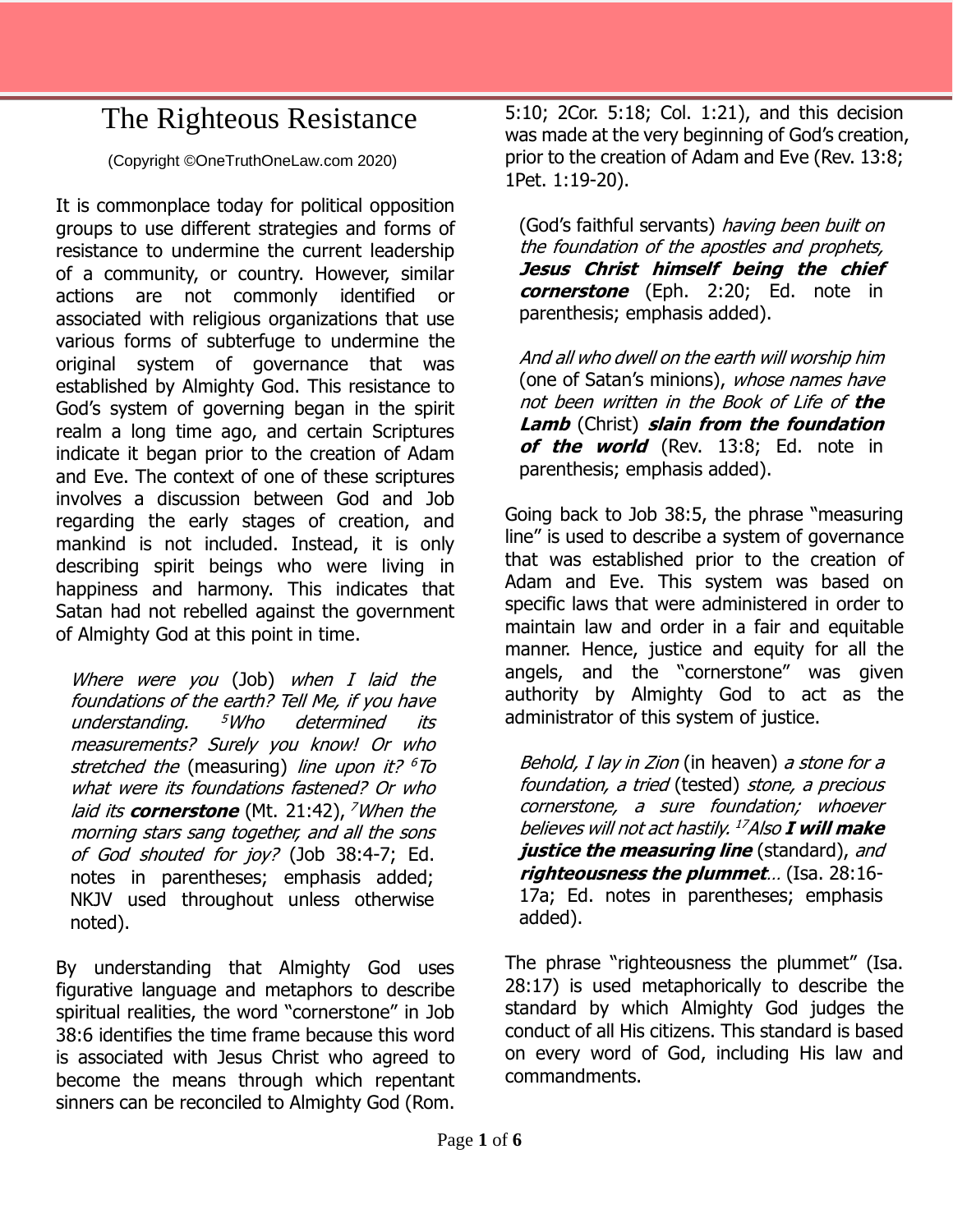My (David's) tongue shall speak of Your word (Mt. 4:4), for **all Your commandments are righteousness** (Ps. 119:172; cf. Dt. 6:24-25; Ed. notes in parentheses; emphasis added).

Contrary to one form of subterfuge used by those in the religious resistance, Almighty God's system of justice began in the spirit realm and will continue forever, whether mankind rejects it or not. In other words, it has always been based on the principles contained within His law and commandments, and always will.

The entirety of Your word is truth, and every one of **Your righteous judgments endure forever** (Ps. 119:160; cf. Dt. 8:3; emphasis added).

**The righteousness of Your testimonies is everlasting**… (Ps. 119:144a; emphasis added).

**Your righteousness is an everlasting righteousness, and Your law is truth** (Ps. 119:142; emphasis added).

Therefore anyone, who takes actions that are contrary to God's word, is in violation and will have to pay the applicable penalty for breaking God's word. These penalties are part of the legislation within God's word. One simple example follows, and is based on having a minimum of two witnesses to verify the crime.

Whoever sheds man's blood, by man his blood shall be shed (Gen. 9:6a).

Whoever is worthy of death shall be put to death on the testimony of two or three witnesses, but he shall not be put to death on the testimony of one witness (Dt. 17:6)

In the case of accidental death, the person or persons involved are not to be put to death.

Whoever **kills his neighbor unintentionally**, not having hated him in time past – <sup>5</sup> as when a man goes to the woods with his neighbor to cut timber, and his hand swings a stroke with the ax to cut down the tree, and the head slips from the handle and strikes his neighbor so that he dies- **he shall flee to one of these cities** (of refuge; cf. Dt. 19:1-4) **and live** (Dt. 19:4b-5; Ed. note in parenthesis; emphasis added).

As soon as anyone decides to break God's word, they are on a course that will lead to disharmony which is the opposite of peace. This is why peace is illusive on earth, and cannot be fully achieved until God's system of justice is administered worldwide.

**Great peace have those who love Your law**, and nothing causes them to stumble (Ps. 119:165; emphasis added).

Whenever religious leaders or their organizations speak about "peace on earth", their followers should understand this cannot be accomplished when God's law and commandments are marginalized or rejected. This policy of claiming that God's law and commandments are no longer applicable today is a lie, and the effect can be seen clearly in today's world. Sadly, this lie is perpetrated by some who claim to represent God (2Cor. 11:13-15).

The way of peace they have not known, (because) there is no justice in their ways; **they have made themselves crooked paths**; **whoever takes that way shall not know peace** (Isa. 59:8; Ed. note in parenthesis; emphasis added).

Jesus Christ explained that the majority of mankind prefers to walk on the broad way of living, that leads to destruction, because it is easier than trusting and obeying God's word. The latter way of living is described figuratively as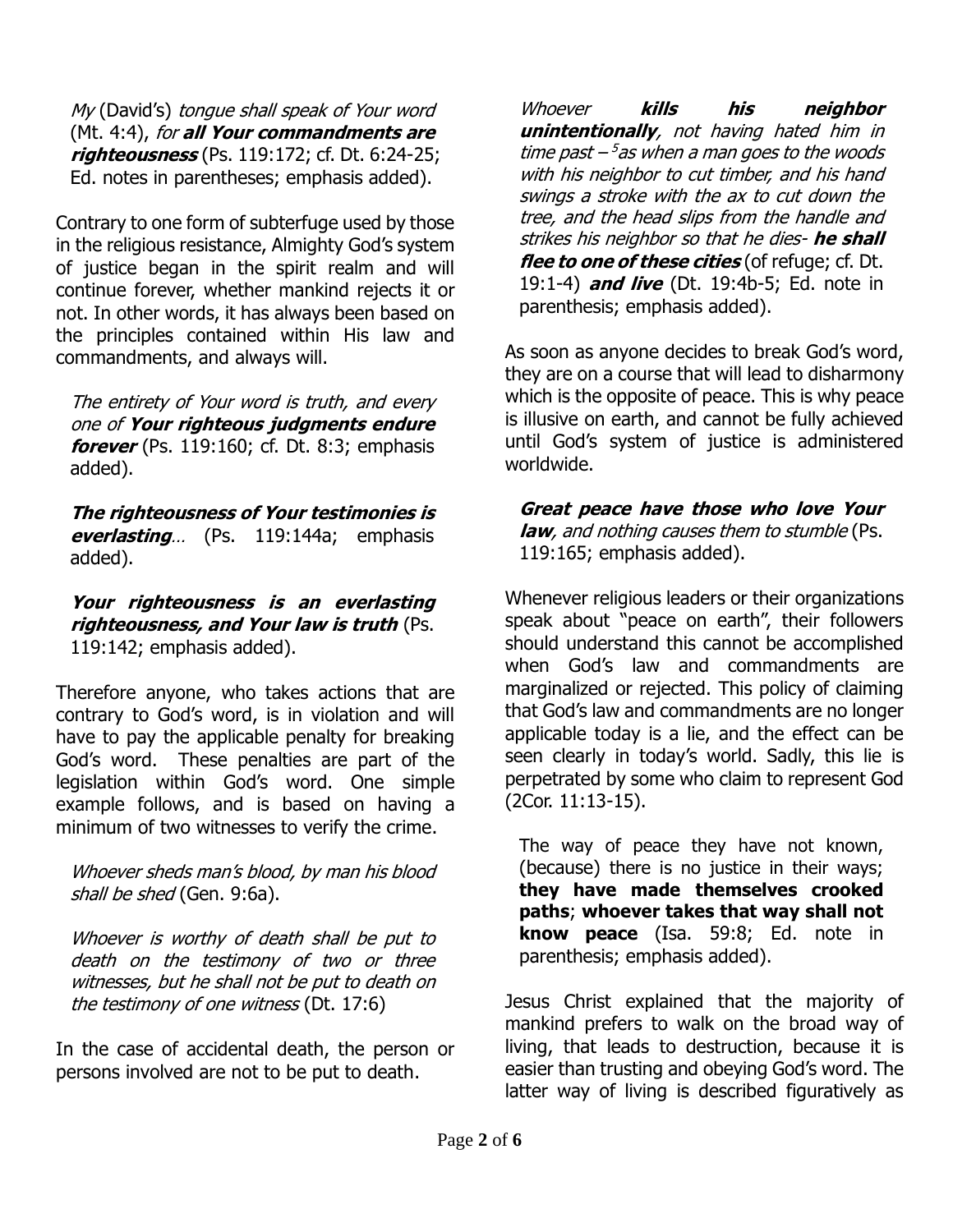"the narrow gate" because it is much harder to resist the value system of this "present evil age" (Gal. 1:4).

Enter by the narrow gate; for wide is the gate and broad is the way that leads to destruction, and there are many who go in by it.  $14$ (How) narrow is the gate and difficult is the way which leads to life (everlasting), and there are few who find it (Mt. 7:13-14; Ed. notes in parentheses).

It is not a coincidence that Christ said what he did in Matthew 7:13-14 because it is preceded by his comments on false teachers who have lied to their followers by teaching that obeying God's law and commandments is not necessary (Mt. 7:15-20). In other words, these false teachers have convinced their followers that having a close relationship with the head of God's church, Jesus Christ, is based solely on them doing various "righteous" works. Interestingly, because of this false teaching, Christ stated that he has no relationship with them; despite all their religious activities.

Not everyone who says to me (Christ), 'Lord, Lord,' shall enter the kingdom of heaven, but he who does the will of my Father in heaven.  $^{22}$ Many will say to me in that day (following Christ's return), 'Lord, Lord, have we not prophesied in your name, cast out demons in your name, and done many wonders in your name?' <sup>23</sup>And then I will declare to them, '**I never knew you; depart from me, you** who practice lawlessness!' (Mt. 7:21-23; Ed. notes in parentheses; emphasis added).

Lawlessness is defined as behavior that is contrary to God's word, as summarized by His law and commandments (1Jn. 3:4; 2Tim. 2:19; Ps. 119:118). Therefore all our religious acts, or works, are of no value if we do not first and foremost seek to obey every word of God.

But this is what I commanded them (ancient nation of Israel), saying, '**Obey My voice**, and I will be your God, and you shall be My people. And **walk in all the ways that I have commanded you**, that it may be well with you (Jer. 7:23; Ed. note in parenthesis; emphasis added).

Take away from Me the noise of your songs, for I will not hear the melody of your stringed instruments. 24 (Instead) **let justice run down like water and righteousness** (Ps. 119:172) **like a mighty stream** (Am. 5:23- 24; Ed. notes in parentheses; emphasis added).

Going back those mentioned in Matthew 7:21-23, they believed they knew Christ, and what he expected of them. In reality, they were following the false teaching of human leaders within their respective religious organizations. These leaders were acting as mediators who taught God's word according to their own carnal interpretation, which is hostile toward God's law.

Because the carnal mind is enmity against God; for it is not subject to the law of God, nor indeed can be (Rom. 8:7).

If everyone on this planet decided to prayerfully study God's word for themselves, asking for His assistant, they would have a much better chance of understanding what He expects from them. Instead, human nature prefers to leave this to the religious authorities because it requires very little personal effort. This is what Eve did when she relied on the religious authority of her day, Satan, and she died as a result.

…. but now much more in my (Paul's) absence, **work out your own salvation** with fear (deep respect toward God) and trembling (because your life depends on it) (Php. 2:12b; Ed. notes in parentheses; emphasis added).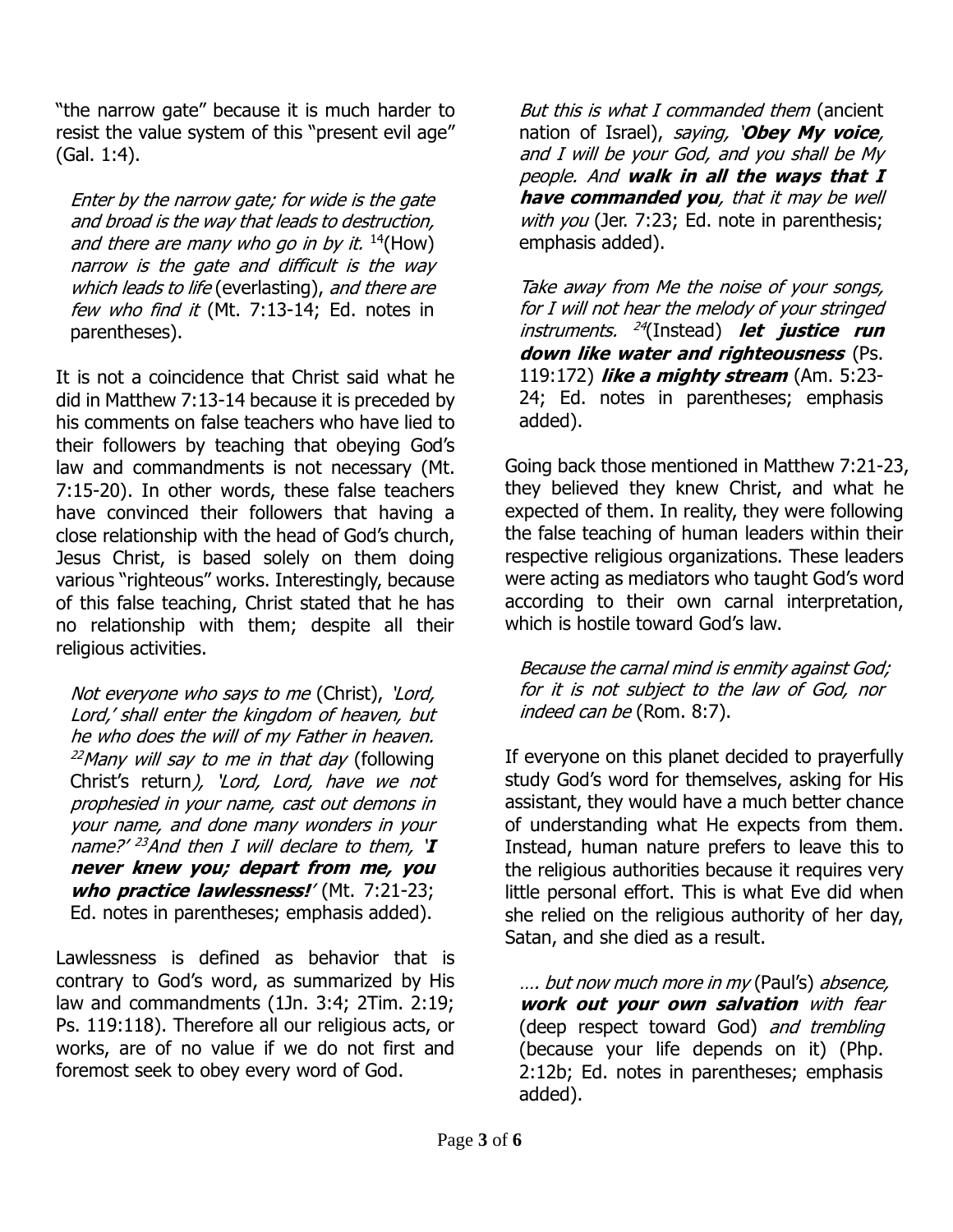Be diligent to present yourself approved to God, a worker who does not need to be ashamed, **rightly dividing the word of truth** (2Tim. 2:15; emphasis added).

These, and other scriptures, confirm that it is each person's responsibility to study God's word rather than relying on the interpretation of a "supposed" religious authority (cf. Ac. 17:10-11). Unfortunately, the majority of "religious people" put their trust in human masters instead of their real teacher, Jesus Christ. Christ said he doesn't know these people in Matthew 7:21-23 because they have not relied on him, or built a personal relationship with him. If they had, they would have realized the importance of obeying his Father's law and commandments.

Do not put your trust in princes (including religious leaders), nor in a human being, in whom there is no help (salvation) (Ps. 146:3; Ed. notes in parentheses).

In Christ's parable of the ten virgins, half of them realized that the oil they once had in their lamps was almost gone. Symbolically, this oil represented the action of God's Holy Spirit (1Sam. 16:13; Ps. 45:7; 89:20). Therefore, five of the virgins had neglected to exercise God's Holy Spirit in their daily lives. This negligence is compared to "quenching" the Holy Spirit that was once given to those who sought to obey Him.

Do not quench the Spirit (1Thes. 5:19).

By neglecting to live according to God's law and commandments, any individual that received God's Holy Spirit will eventually lose it.

And we are His witnesses to these things, and so also is **the Holy Spirit which God has given to those who obey Him** (Ac. 5:32; emphasis added).

And having been perfected he (Christ) became the author of eternal salvation **to all who obey Him** (Heb. 5:9; Ed. note in parenthesis; emphasis added).

Now **he who keeps His commandments abides in Him, and He in him**. And by this we know that He abides in us, by the Spirit whom He has given  $us(1)$ n. 3:24; emphasis added).

This truth also applies to spirit beings. Specifically, any spirit being that has God's Holy Spirit can lose it through neglect. Nonetheless, they can be restored in their relationship with God through repentance in the future; just as the man mentioned in 1Corinthians 5:1-5 was given an opportunity in a future resurrection to be restored. Apparently, he repented during his lifetime and was restored in his relationship with God and the brethren (2Cor. 2:3-11).

By their false teaching, many religious organizations are preventing their followers from receiving or retaining God's Holy Spirit, which is given to those who repent of their sins and seek to obey Him (Ac. 2:38). Instead of emphasizing the importance of obeying every word of God, these religious organizations deceive their followers into believing that only "good works", as defined by the leadership, are required today. According to this erroneous teaching, these "good works" do not include obeying God's law and commandments. This falsehood is at the center of the religious resistance and it has been perpetuated since the time of Satan's rebellion (Isa. 14:12-17; Eze. 28:12-19). In fact, Satan is the father of "religious resistance". In addressing the religious leaders of his day, Christ revealed that Satan was the source of their power and corruption.

Jesus said to them, "If God (Almighty) were your Father, you would love me, for I proceeded forth and came from God; nor have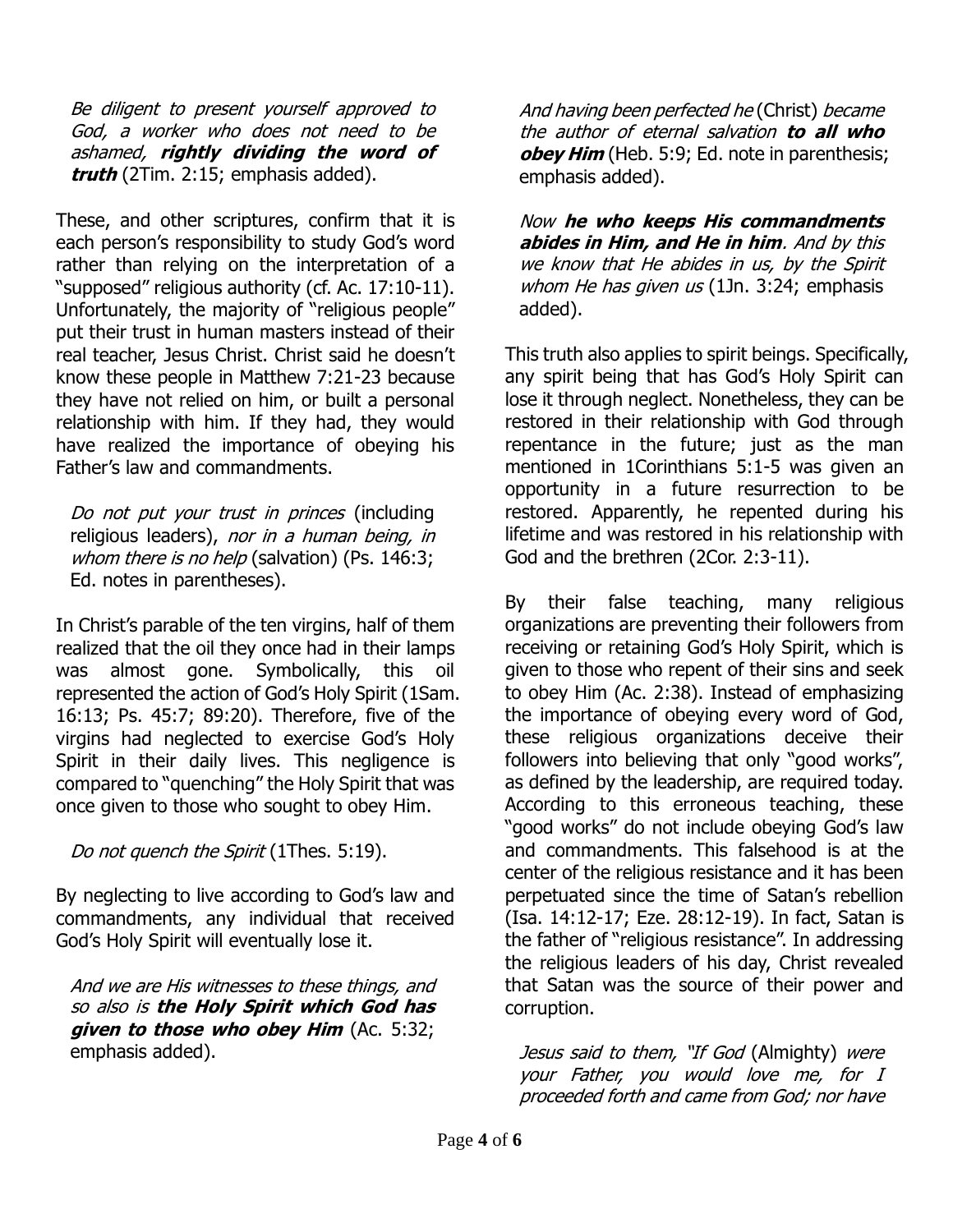I come of myself, but He sent me. <sup>43</sup>Why do you not understand my speech? Because you *are not able to listen to my word. <sup>44</sup>*(due to the fact that) **you are of your father the devil, and the desires of your father you want to do. He was a murderer from the beginning**, **and does not stand in the truth, because there is no truth in him**. When he speaks a lie, he speaks from his own resources, for **he is a liar and the father of**  it (Jn. 8:44; Ed. notes in parentheses; emphasis added).

To one degree or another every religious organization on earth, no matter what "good works" they perform, is part of Satan's resistance; unless they teach the importance of obeying God word, as summarized by His law and commandments. Satan continues to build his religious resistance by acknowledging God's existence, while twisting what Almighty God teaches. Satan did this with Eve, he did it when Christ was on the earth, he does it today through thousands of religious organizations, and he will attempt it one more time following his release from restraint at the end of Christ's millennial rule on earth (Rev. 20:1-6). Satan's cunning strategy with Eve has not changed. He doesn't mind acknowledging God's existence, but he will not admit that God is right. Instead, Satan works to discredit God's word, which includes portraying it as unfair and/or untrustworthy. Note some of the key phrases he uses.

"Has God indeed said" from Genesis 3:1, which creates doubt in the validity of whatever God says.

Having created doubt in what God says, it is easier to contradict it.

"You will not surely die" from Genesis 3:4, which is a lie from "the father of lies".

To reinforce in Eve's mind that she would be doing the right thing if she broke God's word, Satan portrayed God as being unfair because his command would deny Eve of something very important. Therefore, the justification for committing sin was provided by Satan.

"For God knows that in the day you eat of it your eyes will be opened, and you will be like God, knowing good and evil" from Genesis 3:5, which is a false accusation that God is purposely denying something that Eve is rightfully entitled to.

So before Eve was spiritually mature enough to understand that God's commands were created for everyone's well-being, Satan portrayed God's commands as being untrustworthy, unfair, unjust, and inconvenient. All these deceptions about God and His word are at play in today's world. When it comes to religious organizations, Satan doesn't mind how many there are. "The more the merrier" because it means there is nothing but division and confusion when it comes to accurately understanding God's word. Logically, there can only be one plan of salvation based on one set of conditions. However, the truth on this important subject is extremely difficult to find because there are so many contradictory teachings. Again, the main religious resistance is focused on denying the importance of obeying God's law and commandments. If the entirety of God's word was taught correctly, and penalties for transgressing it enforced, this world would be at peace today. Instead, the religious resistance is part of the problem because it ignores, marginalizes, or outright rejects God's law and commandments which were created to ensure peace on earth, and in the spirit realm.

Because Satan has a powerful and negative influence upon mankind, and because he is determined to prove his value system is better than Almighty God's, he promotes any form of religious resistance that is antinomian (see study: